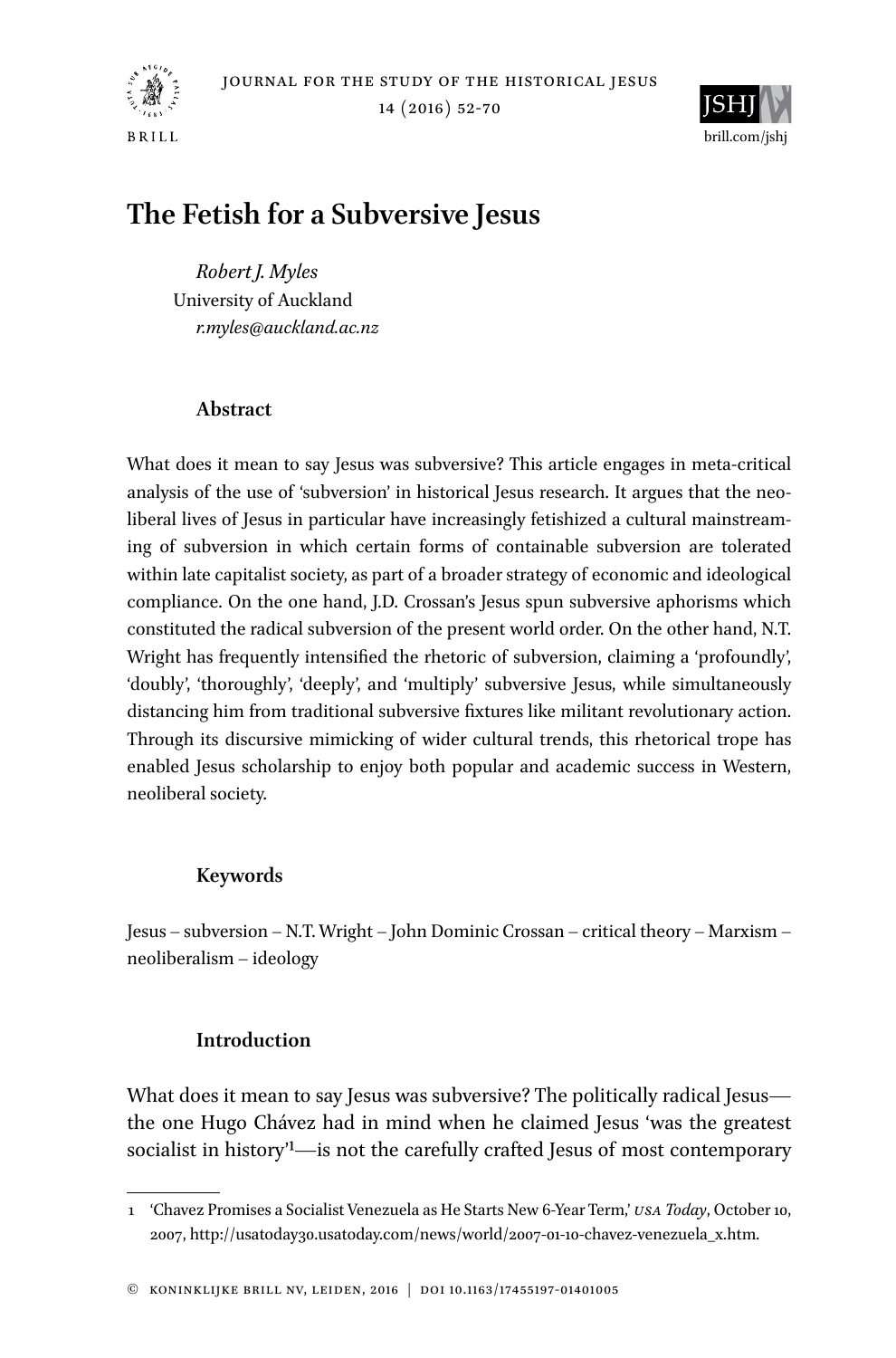biblical scholars.2 Nevertheless, the rhetorical trope of subversion appears fairly entrenched within New Testament studies today. From counter-cultural Jesuses and canonical gospels which apparently subvert empire at every turn,<sup>3</sup> to the rise in popularity of non-canonical gospels which, accordingly, subvert the canonical ones,<sup>4</sup> even Paul is claimed for the cause of subversion: for N.T. Wright, Paul can 'only be construed as deeply counter-imperial, as subversive to the whole edifice of the Roman Empire'.<sup>5</sup> In light of all this, the recent book by Alan Streett, *Subversive Meals: An Analysis of the Lord's Supper under Roman Domination*, which argues that gathering together for a home-cooked ritual in a private household somehow constitutes the non-violent (albeit cannibalistic!) radical upheaval of the Roman imperial system, seems not so far-fetched as it once might have just half a century ago.6

What lies behind this recent fascination for subversion? Biblical scholars have rarely thought it necessary to define what they mean by the term, assuming it self-evident. In a similar vein to his comments on Paul, N.T. Wright asserts that '[i]t is beyond question that Jesus was acting subversively'.7 Such a blanket statement should immediately ignite suspicion. Indeed, the claim something is 'beyond question' itself raises a number of questions: does this mean comparisons between Jesus and other subversive dissidents (like terrorists) are appropriate? If not, why not? Furthermore, why assume a subversive Jesus is necessarily a good thing? Surely, emphasizing Jesus' dutiful obedience to God is more important for Wright than championing his ability to 'act subversively'. One might suppose it is no longer fashionable to be loyal and obedient. Is it not then ironic that this rhetorical trope usually assumes fidelity to the biblical text itself? It is after all Jesus' claim to messianic kingship that is

- 6 R. Alan Streett, *Subversive Meals: An Analysis of the Lord's Supper under Roman Domination in the First Century* (Eugene: Pickwick, 2013).
- 7 N.T. Wright, *Jesus and the Victory of God*, Christian Origins and the Question of God 2 (Minneapolis: Fortress, 1996), p. 190.

<sup>2</sup> The radical Jesus is politically disruptive, a prophetic agent of chaos, deployed with the intent of inspiring revolution by harnessing the collective power of the faithful. His roots can be traced through Thomas Muntzer and the peasants' revolt, via appropriations by the early Christian socialists, and features prominently in Liberation Theology. See: David Burns, *The Life and Death of the Radical Historical Jesus* (Oxford: oup, 2013).

<sup>3</sup> For a critical overview, see: Stephen D. Moore, 'The "Turn to Empire" in Biblical Studies,' *Search* 35, no. 1 (2012): pp. 19–27.

<sup>4</sup> See, for example: Bart D. Ehrman, *Lost Christianities: The Battles for Scripture and the Faiths We Never Knew* (Oxford: oup, 2003).

<sup>5</sup> N.T. Wright, 'Paul's Gospel and Caesar's Empire,' in *Paul and Politics: Ekklesia, Israel, Imperium, Interpretation*, ed. Richard A. Horsley (Harrisburg: Trinity Press International, 2000), p. 161.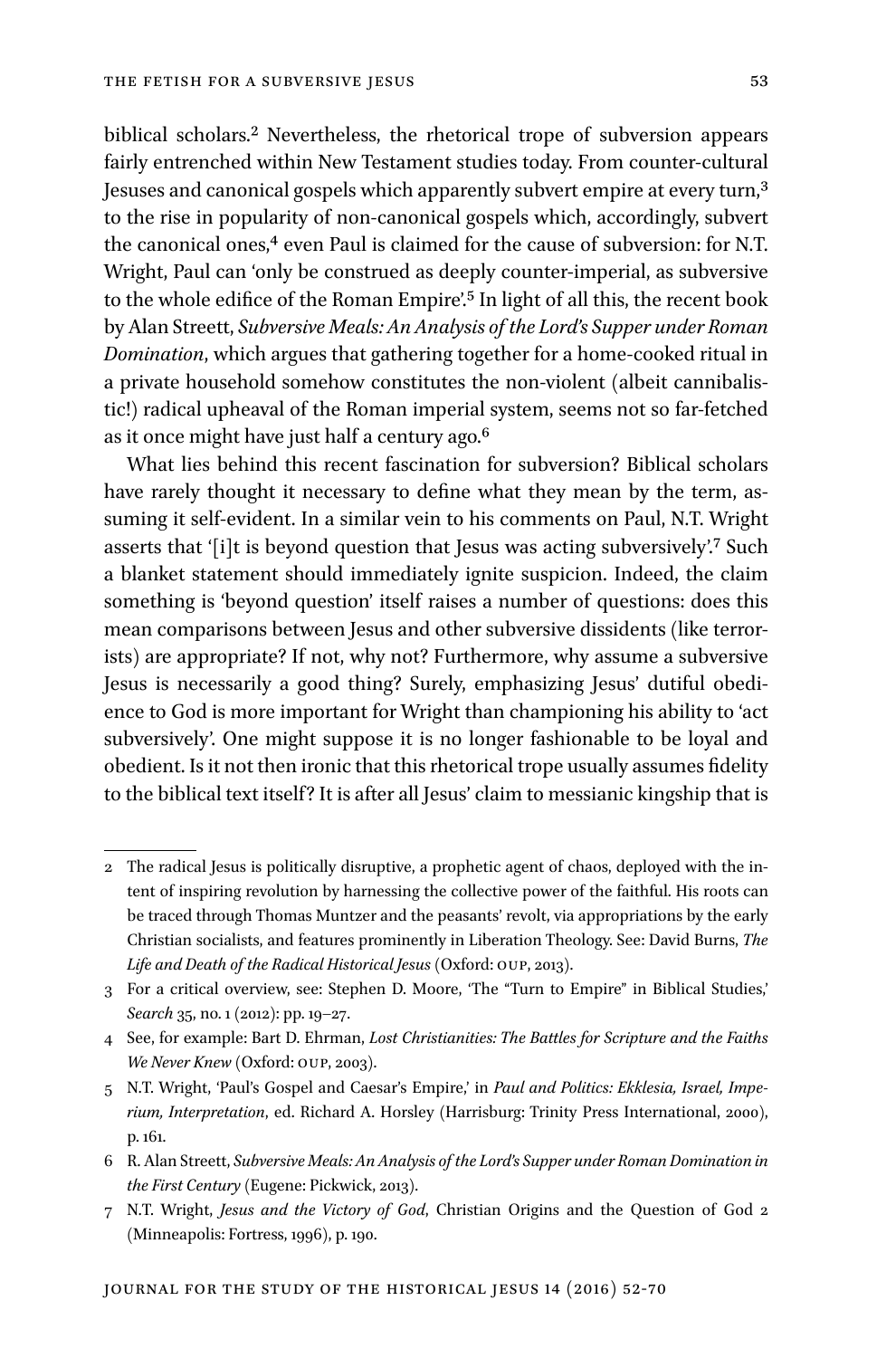deemed subversive and not the actions of antagonistic characters like Satan, the scribes and Pharisees, or Judas Iscariot. Is it not also intriguing that the New Testament's adoption of imperialist language ('Jesus is Lord') is rendered subversive when this same language has been utilized historically to undergird the ideology of Christian empires? Such questions and contradictions prompt meta-critical reflection on the emergence of subversion as a widely used but poorly understood category in historical Jesus research, something this article seeks to progress in a modest way.

The path of navigation is relatively straightforward. The influx of subversive Jesuses will be contextualized according to broader cultural shifts that have taken place over the latter half of the twentieth-century. In doing so, I demonstrate just one way in which historical Jesus research is implicated by its ideological context. As will be argued, subversion has become fetishized in historical Jesus research over a period in which certain forms of gestural subversion have become more common and tolerated. Fetishism, as Karl Marx describes, is 'the religion of sensuous appetites'; a fantasy which 'tricks the fetish worshipper into believing that an "inanimate object" will give up its natural character to gratify his desires.'8 In the case of commodity fetishism, abstract values produced by the market are transformed into objective qualities that people believe have intrinsic value. To say that New Testament scholars have made Jesus their fetish is perhaps to state the obvious. But the construction of a distinctly subversive Jesus, as has increasingly taken place in biblical scholarship over the past three decades, raises broader questions concerning the relationship between the production of biblical scholarship to its wider socioeconomic and political contexts. In what ways might the attribution of this particular relative value—subversion—function to mask or obscure other political realities as they relate both to Jesus and to the scholars who study him?

It should hopefully come as no surprise that the most influential studies on Jesus are precisely those works that retain scholarly rigour whilst capturing the zeitgeist of an age. Jesus scholarship is distinctive for its mainstream appeal, having carved out niche audiences across both populist and academic markets. Accordingly, I focus on two influential works published during the 1990s, the decade in which subversion loudly enters the stage. First, the Jesus constructed by Irish-American scholar John Dominic Crossan in *The Historical Jesus: The Life of a Mediterranean Jewish Peasant*.9 Crossan, a high profile member of the

<sup>8</sup> Karl Marx and Friedrich Engels, *On Religion* (Moscow: Foreign Languages Publishing House, 1957), p. 22.

<sup>9</sup> John Dominic Crossan, *The Historical Jesus: The Life of a Mediterranean Jewish Peasant* (San Francisco: Harper, 1991).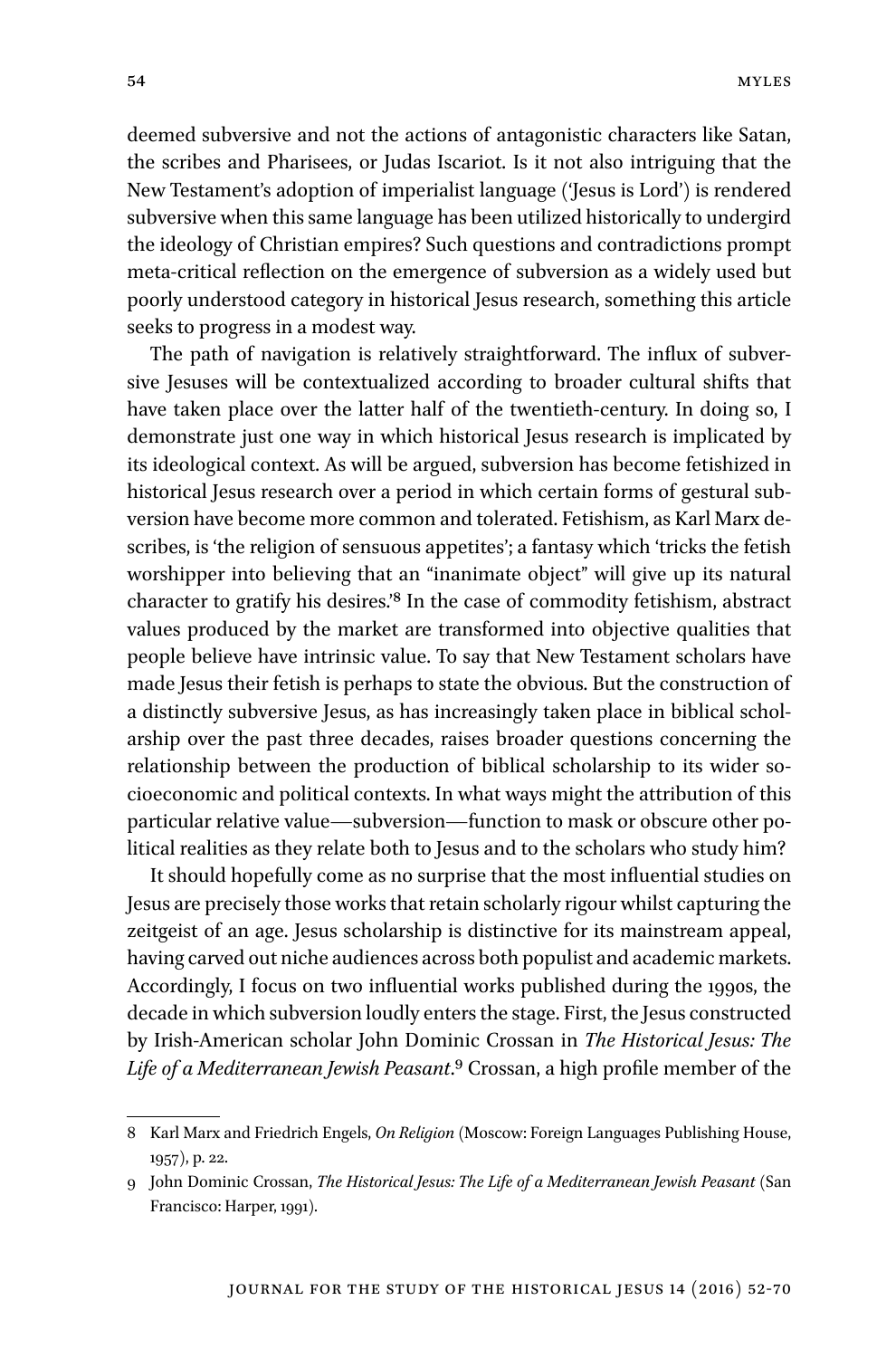Jesus Seminar, was active in promoting scholarly work on Jesus to the American public through print and televisual media. Crossan's major technical work was published with a major publisher (Harper) and he has continued to write popular level books for the remainder of his career. Second, I turn to the Jesus of the former Bishop of Durham N.T. Wright in *Jesus and the Victory of God*, the second volume in his Christian Origins and the People of God series. Wright is also a successful populariser of biblical scholarship and has a large fan-base among certain types of conservative American Evangelical Christians.10

While Crossan and Wright's Jesuses are indeed different, they nonetheless occupy two sides of the same coin—what I call the 'neoliberal lives of Jesus'. This phrase intentionally evokes Albert Schweitzer's meta-critical demarcation of the 'liberal lives of Jesus' in the nineteenth-century, in which Jesus had become domesticated to then dominant forms of liberal ideology. The term 'neoliberal' also connotes ideas about political governance, individualism, surveillance, and the free-market that, as we will see, are paramount for contextualizing the fetish for a subversive Jesus within the cultural fabric of late capitalism.11 According to Wendy Brown, neoliberalism is best understood 'not simply as economic policy, but as a governing rationality that disseminates market values and metrics to every sphere of life… [I]t formulates everything, everywhere, in terms of capital investment and appreciation, including and especially humans themselves.'12 Neoliberalism is intensely focused on the individual, specifying entrepreneurial conduct everywhere, and constraining the subject to act in a capital-enhancing fashion. Since the late 1980s, neoliberalism has increasingly functioned as a dominant ideology or 'hegemonic mode of discourse'13 that saturates the conditions under which historical Jesus research is produced, marketed, and consumed.

<sup>10</sup> As James G. Crossley suggests, '[i]t might even be worth speculating that spck [Wright's publisher] could stop selling all books except those of Wright and still make a comfortable profit for all the massive popularity of his books.' James G. Crossley, *Jesus in an Age of Neoliberalism: Quests, Scholarship and Ideology*, BibleWorld (Durham: Acumen, 2012), pp. 88–89.

<sup>11</sup> Within Marxist criticism political, ideological and cultural trends, beliefs, and structures are regarded as being in dialectical tension with an economic base. Because the dominant ideas of an age are the ideas of the ruling class, it is crucial to explore how political labels like 'subversion', when applied to the historical Jesus, also function as rhetorical deployments which refract ideologies of class and power in contemporary society.

<sup>12</sup> Wendy Brown, *Undoing the Demos: Neoliberalism's Stealth Revolution* (Cambridge: mit Press, 2015), p. 176.

<sup>13</sup> David Harvey, *A Brief History of Neoliberalism* (Oxford: oup, 2005), p. 3.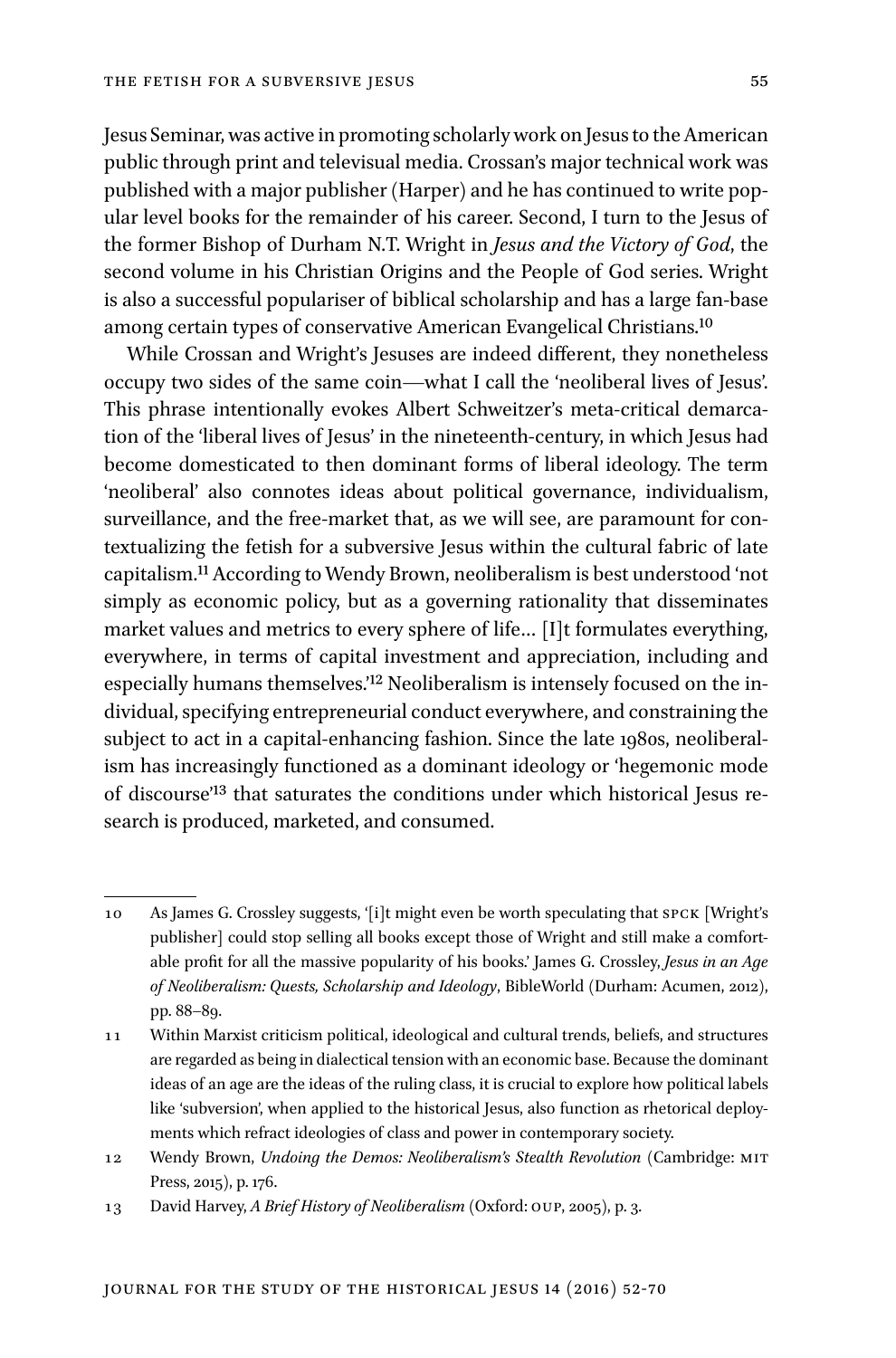It is important to stress that, more than anyone else, Crossan and Wright have managed to embed the trope of subversion at the centre of historical Jesus research. While construed as counter-cultural political and religious figures, however, their subversive Jesuses are simultaneously part of mainstream Anglo-American culture, and largely function as superficial points of resistance already contained within the totalizing framework of neoliberal rationality. Mark Fisher has famously described this kind of gestural subversion as a by-product of 'Capitalist Realism'14—i.e. the dominant belief that there are no viable alternatives outside of the capitalist system. Even the counter-discourse of anti-capitalism is now widely disseminated through popular culture. How often does the villain in Hollywood films turn out to be the evil corporation? Far from undermining wider social formations like capitalism or neoliberalism, the rhetoric of subversion ultimately just reinforces them. As we will see, despite the well-intentioned appropriation of some features of the radical Jesus tradition, the concept of subversion is ultimately fetishized in the work of Crossan and Wright—and those influenced by them—to make Jesus palatable to broader and more politically conservative audiences.

#### **Contextualizing 'Subversion' in the Neoliberal Lives of Jesus**

The rhetorical trope of subversion was first applied to the historical Jesus in a major way during the 1990s. This decade and the one which preceded it were also a period in which subversion became fashionable academic terminology across a number of related disciplines, especially those employing so-called 'postmodern' or 'poststructuralist' methods like new historicism, queer theory, and deconstruction. While these approaches have far from taken hold in biblical studies,<sup>15</sup> let alone historical Jesus research,<sup>16</sup> the sub-discipline was nonetheless influenced by them in tacit and perhaps unconscious ways.

<sup>14</sup> Mark Fisher, *Capitalist Realism: Is There No Alternative?* (London: Zero, 2009), pp. 16–19.

<sup>15</sup> This observation is made repeatedly in the meta-critical work: Stephen D. Moore and Yvonne Sherwood, *The Invention of the Biblical Scholar: A Critical Manifesto* (Minneapolis: Fortress, 2011).

<sup>16</sup> Notable exceptions include Halvor Moxnes, *Putting Jesus in His Place: A Radical Vision of Household and Kingdom* (Louisville: wjk, 2003); Dale Martin, *Sex and the Single Savior: Gender and Sexuality in Biblical Interpretation* (Louisville: wjk, 2006). It is also worth noting the implicit and explicit influence of postcolonial studies and feminist criticism on historical Jesus research. See, for example: Michael J. Sandford, *Poverty, Wealth, and Empire: Jesus and Postcolonial Criticism*, New Testament Monographs 35 (Sheffield: Sheffield Phoenix, 2014); Elisabeth Schüssler Fiorenza, *Jesus and the Politics of Interpretation*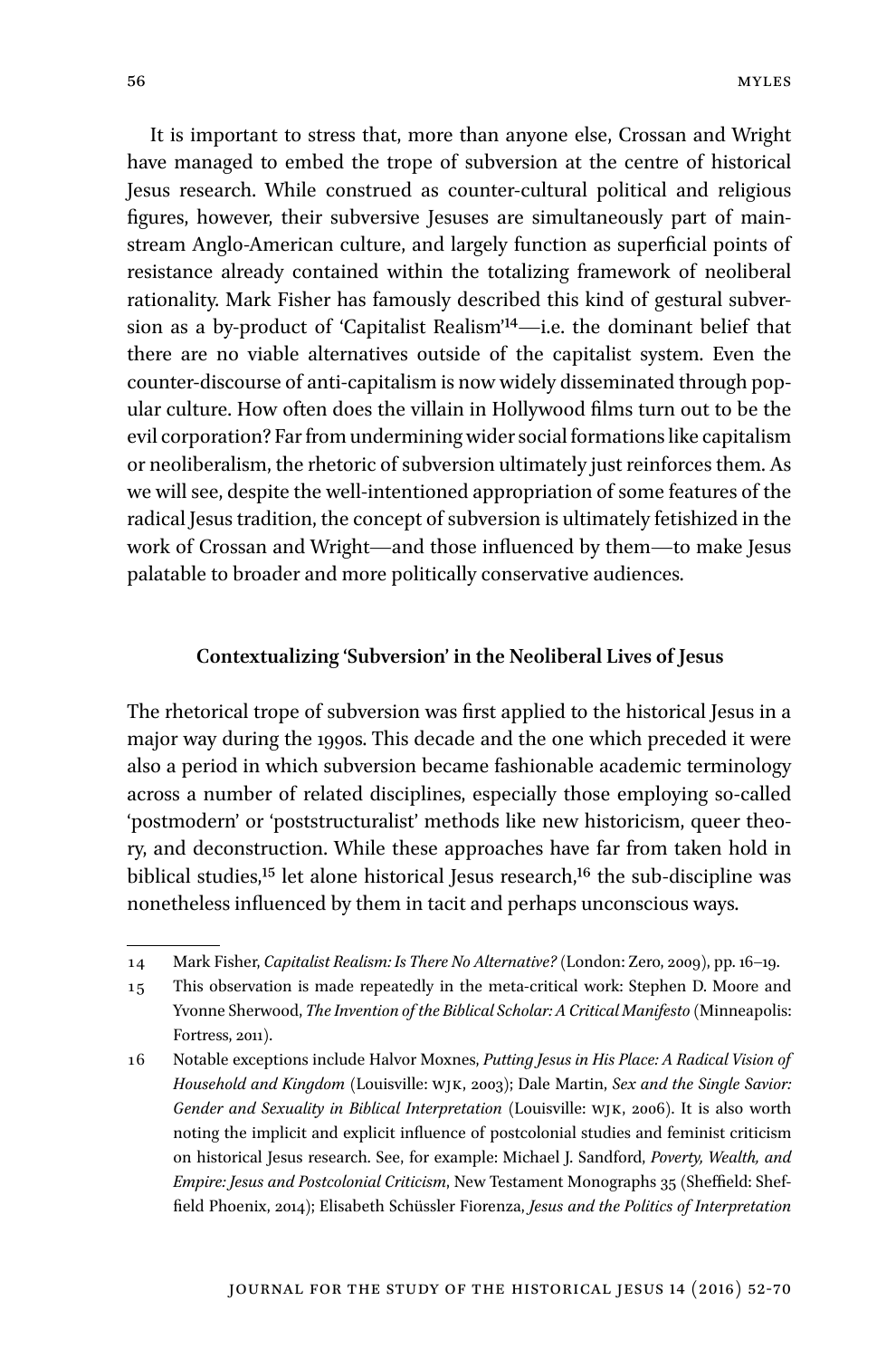Within literary and cultural theory, subversion refers to the 'reversal of established values, or the insertion of other values into them'17 and discussions over the extent to which subversive texts or actions actually generate societal change are hotly contested. Indeed, 'any debate on subversion normally takes place in close relation to a debate on its opposite: containment or recuperation.'18 Some approaches to subversion operate with the view that power itself produces subversive discourses in order to more efficiently exercise itself. In other words, subversion is already contained by the forces of power which actually generate specific forms of subversion in the first place.19 Outside of biblical studies, 'subversion' is strongly associated with the Birmingham School of Cultural Studies and theorists like Stuart Hall, who emphasized how texts are used subversively, to appropriate them in the creation and renegotiation of subcultures and counter-cultures.20 Similarly, various poststructuralist thinkers like Jacques Derrida, Gilles Deleuze, and Michel Foucault have provided frameworks for conceptualizing subversion, in part, through the subversion of theoretical models, methods, and assumptions of Western philosophy. This in turn provided a foundation for later innovations in theories of race and gender. For example, in *The Location of Culture*, Homi K. Bhabha advanced a postcolonial theory of how cultural and racial 'hybridity' subverts the binarized distinctions between privileged and subaltern cultures.<sup>21</sup> Similarly, Judith Butler's *Gender Trouble: Feminism and the Subversion of Identity* pushed the idea that performances of gender identity that do not strictly align to conventional societal values function subversively.<sup>22</sup> However, the meaning of subversion was here taken much more broadly—relating less to governmental and political structures, and more to the transgression of domi-

nant cultural forces like patriarchy, heteronormativity, or individualism. Much

- 19 Hugh Grady, 'Containment, Subversion and Postmodernism,' *Textual Practice* 7, no. 1  $(1993):$  pp. 31–49.
- 20 Stuart Hall, ed., *Representation: Cultural Representations and Signifying Practices* (London: Sage, 1997).

22 Judith Butler, *Gender Trouble: Feminism and the Subversion of Identity* (New York: Routledge, 1990).

<sup>(</sup>New York: Continuum, 2000); Kathleen E. Corley, *Women and the Historical Jesus: Feminist Myths of Christian Origins* (Santa Rosa: Polebridge, 2002); James G. Crossley, *Jesus and the Chaos of History: Redirecting the Life of the Historical Jesus* (Oxford: oup, 2015), pp. 134–162.

<sup>17</sup> Gavin Grindon, 'Subversion,' ed. Michael Ryan, *The Encyclopedia of Literary and Cultural Theory* (Hoboken: Wiley, 2011), p. 867.

<sup>18</sup> Grindon, 'Subversion,' p. 867.

<sup>21</sup> Homi K. Bhabha, *The Location of Culture* (London: Routledge, 1994).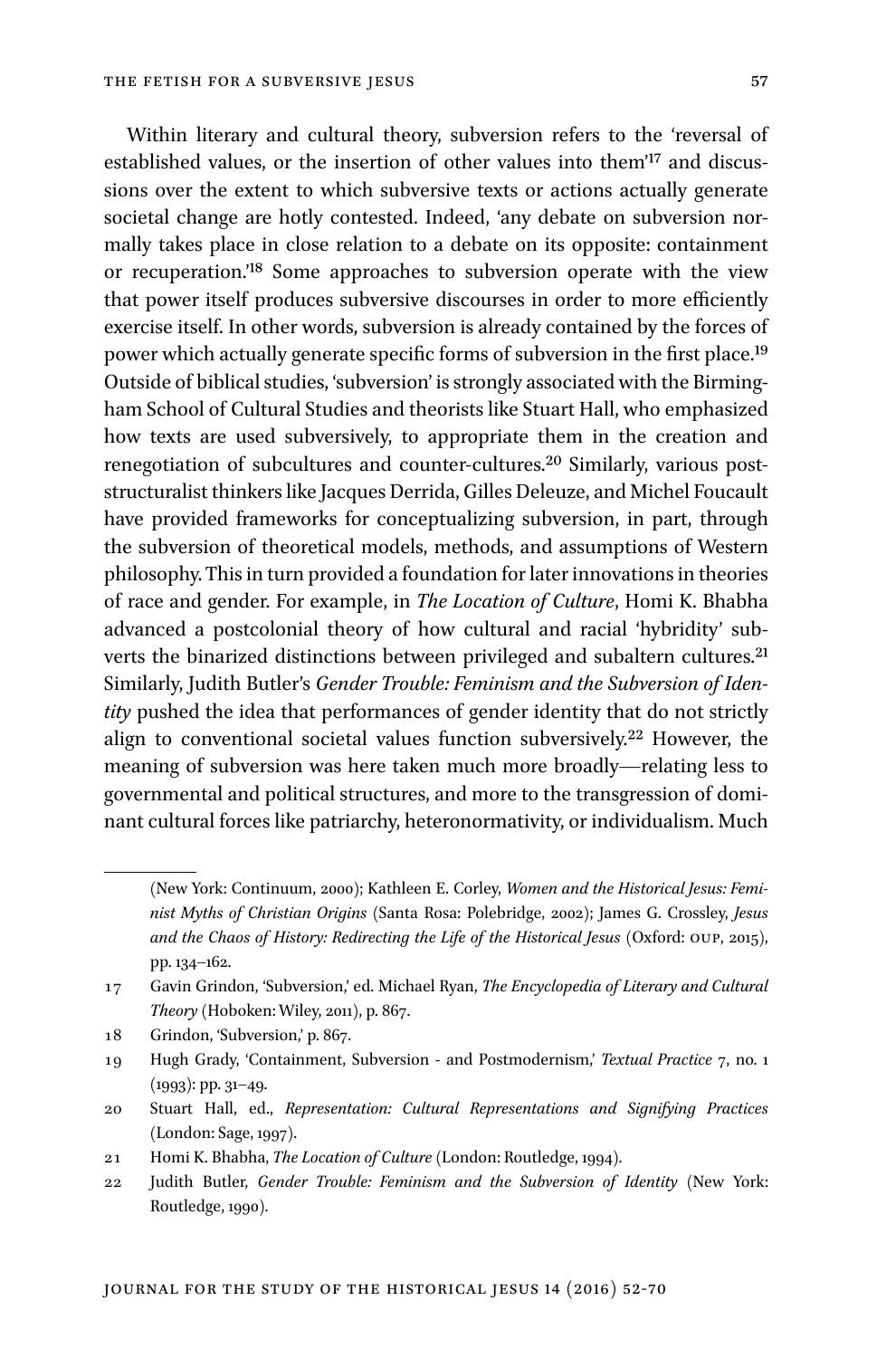of this has a Marxist or post-Marxist lineage, drawing on earlier thinkers like Antonio Gramsci whose theory of 'hegemony' broadened the concept of class struggle to include daily battles of cultural domination and subjugation.<sup>23</sup>

Mainstream attitudes towards certain types of subversion also shifted in Western society over this same period. Certain forms of subversive activity were increasingly tolerated as the excesses of modernity and monopoly capitalism were re-adjusted into newer, emerging economic forms. The neoliberal revolution of the 1980s, for instance, saw the free-market reconfigured to privilege the individual entrepreneur. This also saw nonconformist identities subsumed into niche markets, facilitating the containment of political dissent. (One can rock the boat so long as it does not capsize!) Likewise, by the 1990s, those who had come to age during the counter-culture of the 1960s and 1970s were now embedded in the upper echelons of the establishment; the trope of subversion devoid of actual revolution had managed to become firmly entrenched.

This broader cultural milieu, often referred to as 'postmodernism', is widely recognized for its subversive predisposition towards the old establishment. Terry Eagleton describes postmodernism as 'a style of thought which is suspicious of classical notions of truth, reason, identity and objectivity, of the idea of universal progress or emancipation of single frameworks, grand narratives or ultimate grounds of explanation.'24 As a style of culture it 'reflects something of this epochal change, in a depthless, decentred, ungrounded, self-reflexive, playful, derivative, eclectic, pluralistic art which blurs the boundaries...between art and everyday experience.<sup>25</sup> The satirical aesthetic exemplified by the long-running television series *The Simpsons,* for example, often reveals an ironic and self-reflexive hyper-consciousness about its frame of televisual media. The appeal of so-called postmodern culture is that it regularly promotes transgressive ideas while simultaneously occupying the space of mainstream culture. In this sense, parody is utilized to both subvert and legitimate that which it parodies.<sup>26</sup>

As we will see, the neoliberal lives of Jesus—in particular those of Crossan and Wright—simultaneously promote subversive ideals while upholding mainstream cultures, often in contradicting ways. What accounts for this sudden influx of subversion in historical Jesus research? Unlike most text-based

<sup>23</sup> Antonio Gramsci, *Prison Notebooks* (New York: Columbia University Press, 1992).

<sup>24</sup> Terry Eagleton, *The Illusions of Postmodernism* (Malden: Blackwell, 1996), p. vii.

<sup>25</sup> Eagleton, *The Illusions of Postmodernism*, p. vii.

<sup>26</sup> For more on how this relates to the interpretation of the Bible, see: Robert J. Myles, 'Biblical Literacy and The Simpsons,' in *Rethinking Biblical Literacy*, ed. Katie B. Edwards (London: Bloomsbury, 2015), pp. 143–62.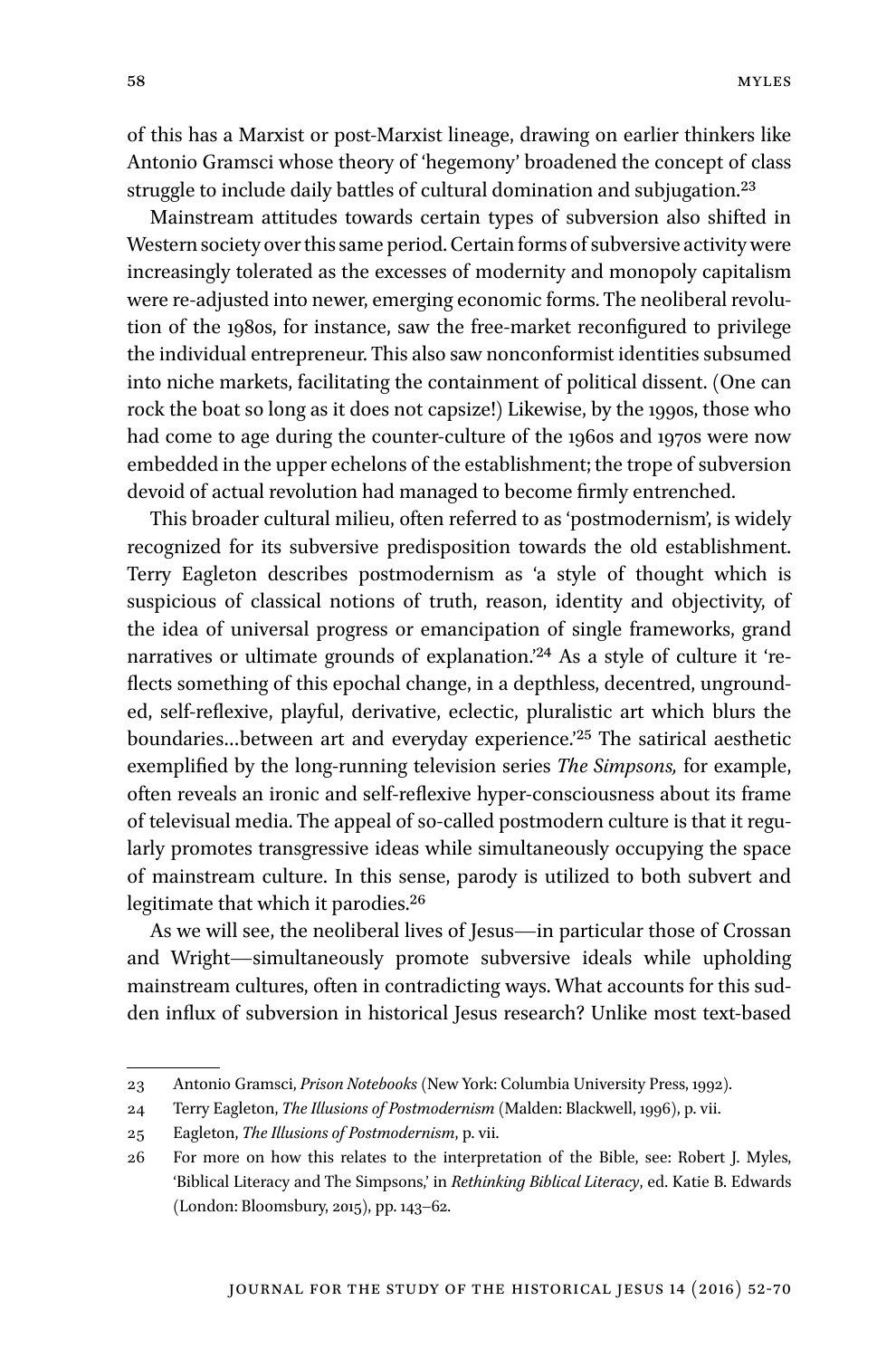disciplines, biblical studies in general and Jesus research in particular has largely avoided extensive engagement with critical theory. Rather, it appears the neoliberal lives of Jesus absorbed and mimicked the cultural mainstreaming of subversion in a way that manifested according to the confessional and ideological quirks of the discipline. In the remainder of this article I engage with the respective Jesuses of Crossan and Wright. It is argued that, far from being radical, seditious figures, their Jesuses align more closely to a diluted form of gestural subversion and identity-formation firmly rooted in the cultural milieu of late capitalism.

## **The Quest for a Subversive Hipster Jesus**

[Y]ou cannot ignore the healings and the exorcisms, especially in their socially subversive function. You cannot ignore the pointedly political overtones of the very term *Kingdom of God* itself. It is, unfortunately, one of the abiding temptations of pastors and scholars to reduce Jesus to words alone, to replace a lived life with a preached sermon or an interesting idea. To remove, however, that which is radically subversive, socially revolutionary, and politically dangerous from Jesus' *actions* is to leave his life meaningless and his death inexplicable.<sup>27</sup>

John Dominic Crossan was a major proponent of the 1990s subversive Jesus. Building on his earlier work on Jesus' parables and aphorisms, his historical reconstruction spun maxims designed to subvert his hearers' social and cultural worlds.28 John's baptism of Jesus in the Transjordan desert 'had overtones, explicit or implicit, of political subversion.'29 Through his healings, Jesus boldly challenged 'the religious monopoly of priests' which, according to Crossan, 'was religiopolitically subversive.'<sup>30</sup> Moreover, the performance of 'magic', which Crossan describes as a form of 'subversive, unofficial, unapproved, and often lower class religion,'31 and Jesus' strident proclamation of the Kingdom

<sup>27</sup> John Dominic Crossan, *Jesus: A Revolutionary Biography* (San Francisco: Harper, 1994), p. 93.

<sup>28</sup> John Dominic Crossan, *In Parables: The Challenge of the Historical Jesus* (Sonoma: Polebridge, 1973); John Dominic Crossan, *In Fragments: The Aphorisms of Jesus* (San Francisco: Harper & Row, 1983).

<sup>29</sup> Crossan, *The Historical Jesus*, p. 235.

<sup>30</sup> Crossan, *The Historical Jesus*, p. 324.

<sup>31</sup> Crossan, *The Historical Jesus*, pp. 305, 355.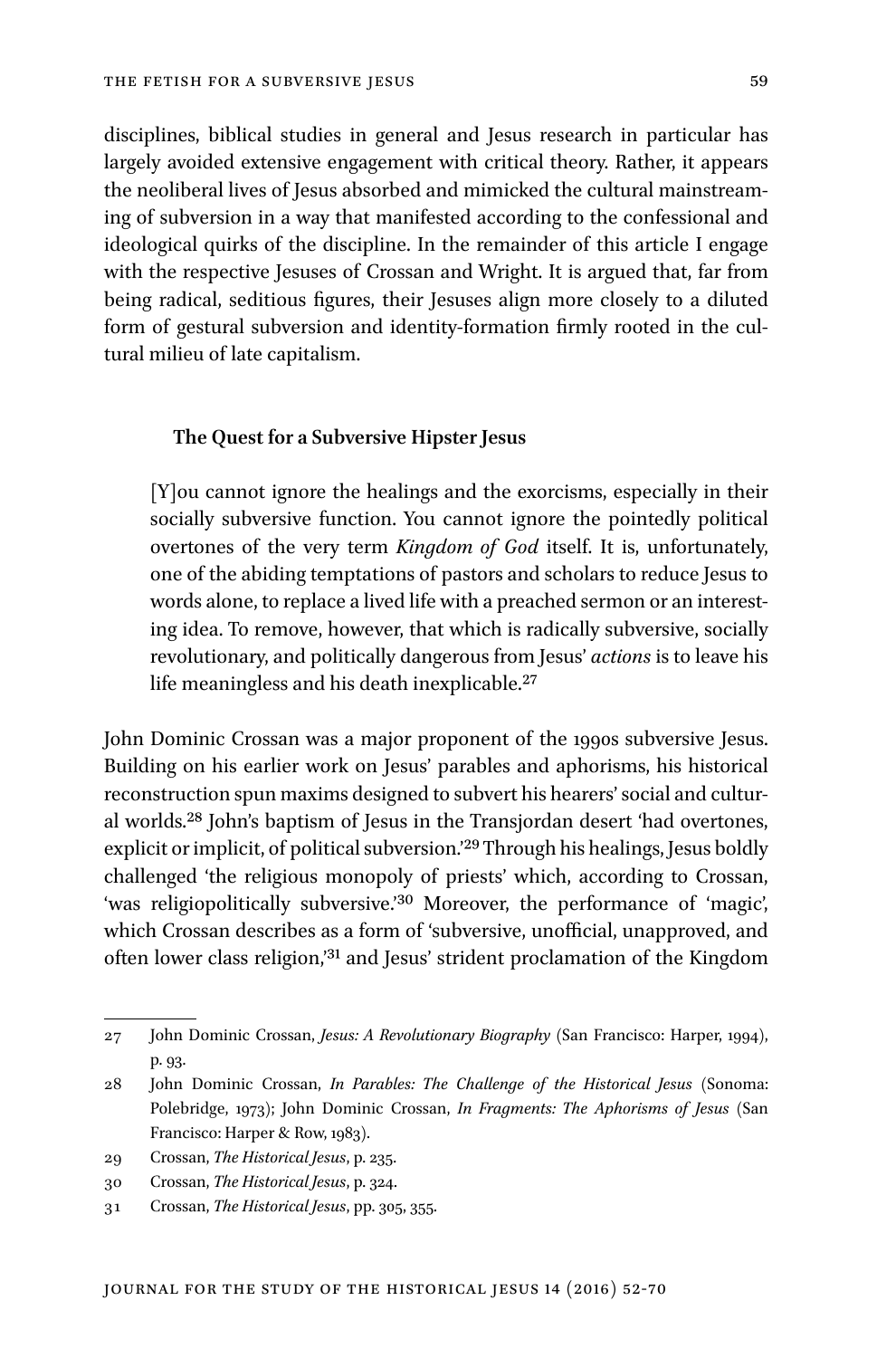of God, both constituted the radical upheaval of the present world order. Subversion was not just a quality limited to Jesus, however. Crossan's choice of primary sources such as apocryphal gospels like the Gospel of Peter, and the Jesus Seminar's curious methodological attempts at 'democratic' scholarship, of which Crossan was a high profile proponent, were at the time regarded as subversive to the academic establishment. Crossan and the Seminar's Jesuses not only subverted the conventional wisdom of the first-century Mediterranean, but also the conventional wisdom of twentieth-century America. By making Jesus subversive, Jesus was once again made relevant.

Rebekka King has shown through anthropological research how North American progressive Christians frequently utilize the popular works of scholars like Crossan, Marcus Borg, Bart Ehrman, and the Jesus Seminar to construct alternative, non-normative Christian identities.<sup>32</sup> An implicit parallel is established between the historical Jesus, who, it is emphasized, subverted elements of his first-century cultural and religious environment, and contemporary progressive Christians, whose identities are formed in opposition to culturally dominant Evangelical and fundamentalist forms of American Christianity. Despite the rhetoric of counter-culture, however, most progressive Christians are not radical insurrectionists' intent on overthrowing the shackles of parliamentary democracy. According to King, progressive Christians are concerned rather to 'interpret religious texts through three lenses: historical context, scientific empiricism, and liberal morality.<sup>'33</sup> In other words, their embodiment and experience of subversion is limited to possessing specialized knowledge of biblical criticism that enables them to reject traditional and/or dominant Christian understandings about, for example, the uniqueness of Christ or the role of women within early Christianity.

Despite its counter-cultural predisposition (not to mention the implicit Marxist influence) Crossan's major work on Jesus is nonetheless overwhelmingly influenced by liberal-capitalist assumptions. Such thinking is not unique to Crossan but rather reflects a wider set of assumptions about economic and moral agency in Anglo-American biblical scholarship. Part of this is simply a consequence of writing in the genre of historical biography which almost inevitably heightens the role of individual agency in generating cultural, political, and religious change. For example, in keeping with the basic tenets of neoliberal rationality, Jesus' homelessness is repeatedly framed as a *lifestyle choice*

<sup>32</sup> Rebekka King, 'The Author, the Atheist, and the Academic Study of Religion: Bourdieu and the Reception of Biblical Criticism by Progressive Christians,' *Bulletin for the Study of Religion* 41, no. 1 (2012): pp. 14–20.

<sup>33</sup> King, 'The Author, the Atheist, and the Academic Study of Religion,' p. 15.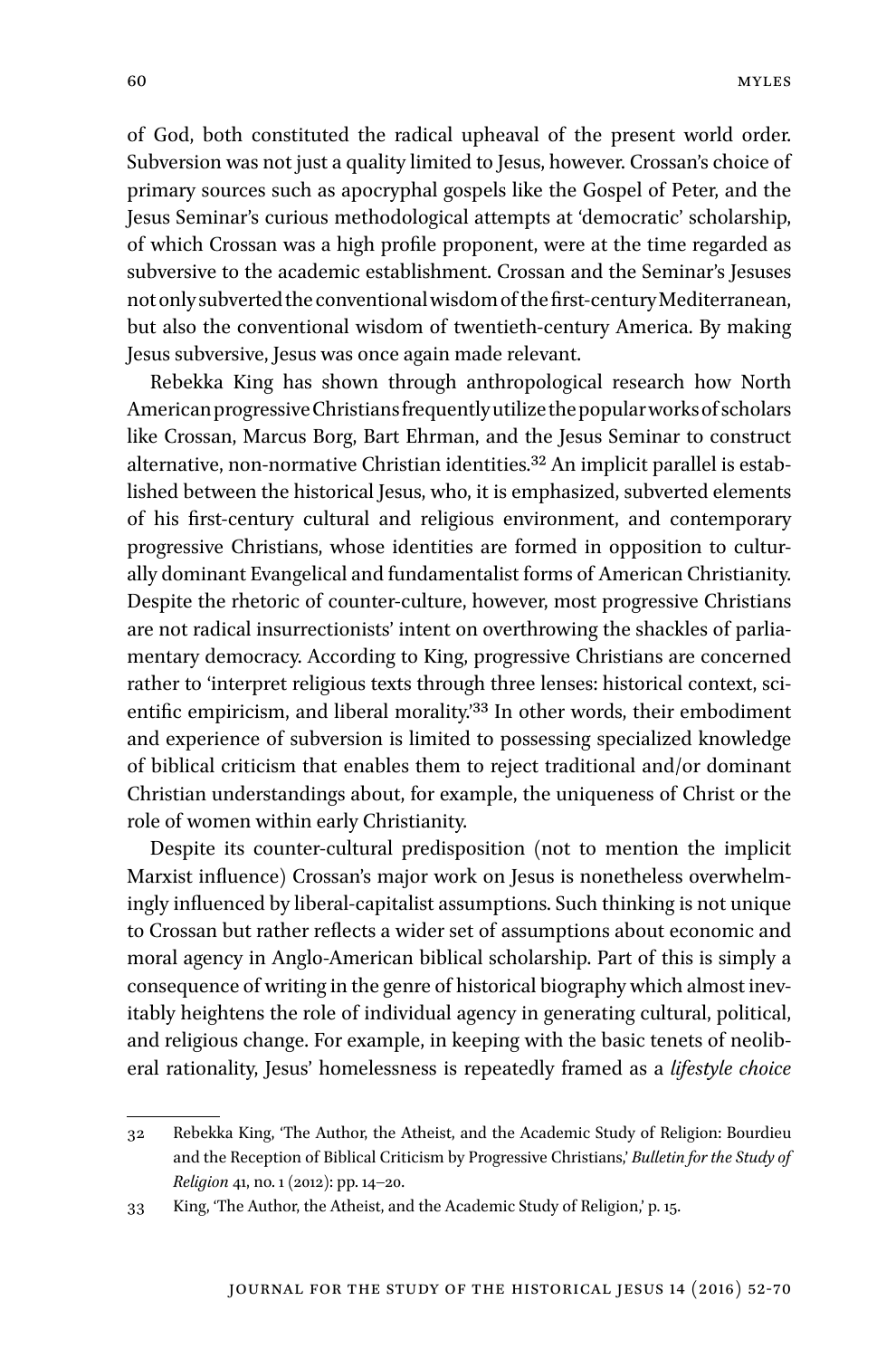rather than a consequence of, or retreat from, inhospitable social, economic, and political conditions.<sup>34</sup> He was not poor or destitute due to broader societal circumstances. Rather, inspired by God, he morally *chose* to identify with the destitute and downtrodden. This is an assumption that easily takes root within the middle-class and liberal mind-sets of North American progressive Christians, who are themselves not usually poor, but stress the importance of helping the less fortunate. The assumption is then read back into the biblical text. Jesus is in some sense regarded as separate from and economically superior to those among him and to whom he ministers.

We can also observe how Jesus' supposed marginality also becomes an important part of his individual exceptionalism in the work of John P. Meier, for example. Near the beginning of the first volume of *A Marginal Jew* Meier asserts that:

[t]o a certain degree, Jesus first marginalized himself. At the age of roughly thirty, Jesus was an ordinary carpenter in an ordinary hill town of lower Galilee, enjoying at least the minimum of economic necessities and social respectability required for a decent life. For whatever reason, he abandoned his livelihood and hometown, became "jobless" and itinerant in order to undertake a prophetic ministry, and not surprisingly met with disbelief and rejection when he returned to his hometown to teach in the synagogue.35

Moreover, '[r]elying basically on the goodwill, support, and economic contributions of his followers, Jesus intentionally became marginal in the eyes of ordinary working Jews in Palestine, while remaining very much a Palestinian Jew himself'.36 The phrase 'for whatever reason…' which begins Meier's description implies the actual reason for Jesus' abandonment of work and hometown is not as important as the fact that he himself *chose* to pursue it. The characterization of Jesus' supposedly intentional actions, however, are both premature and overstated. It reflects an implicit hermeneutical framework rooted in capitalist (and perhaps also theological) assumptions about the individual as an autonomous economic and moral agent divorced from broader social, political, and economic forces.

<sup>34</sup> See further: Robert J. Myles, *The Homeless Jesus in the Gospel of Matthew*, Social World of Biblical Antiquity 2/10 (Sheffield: Sheffield Phoenix, 2014), pp. 9–10.

<sup>35</sup> John P. Meier, *A Marginal Jew: Rethinking the Historical Jesus*, vol. 1 (New York: Doubleday, 1991), p. 8.

<sup>36</sup> Meier, *A Marginal Jew*, p. 8.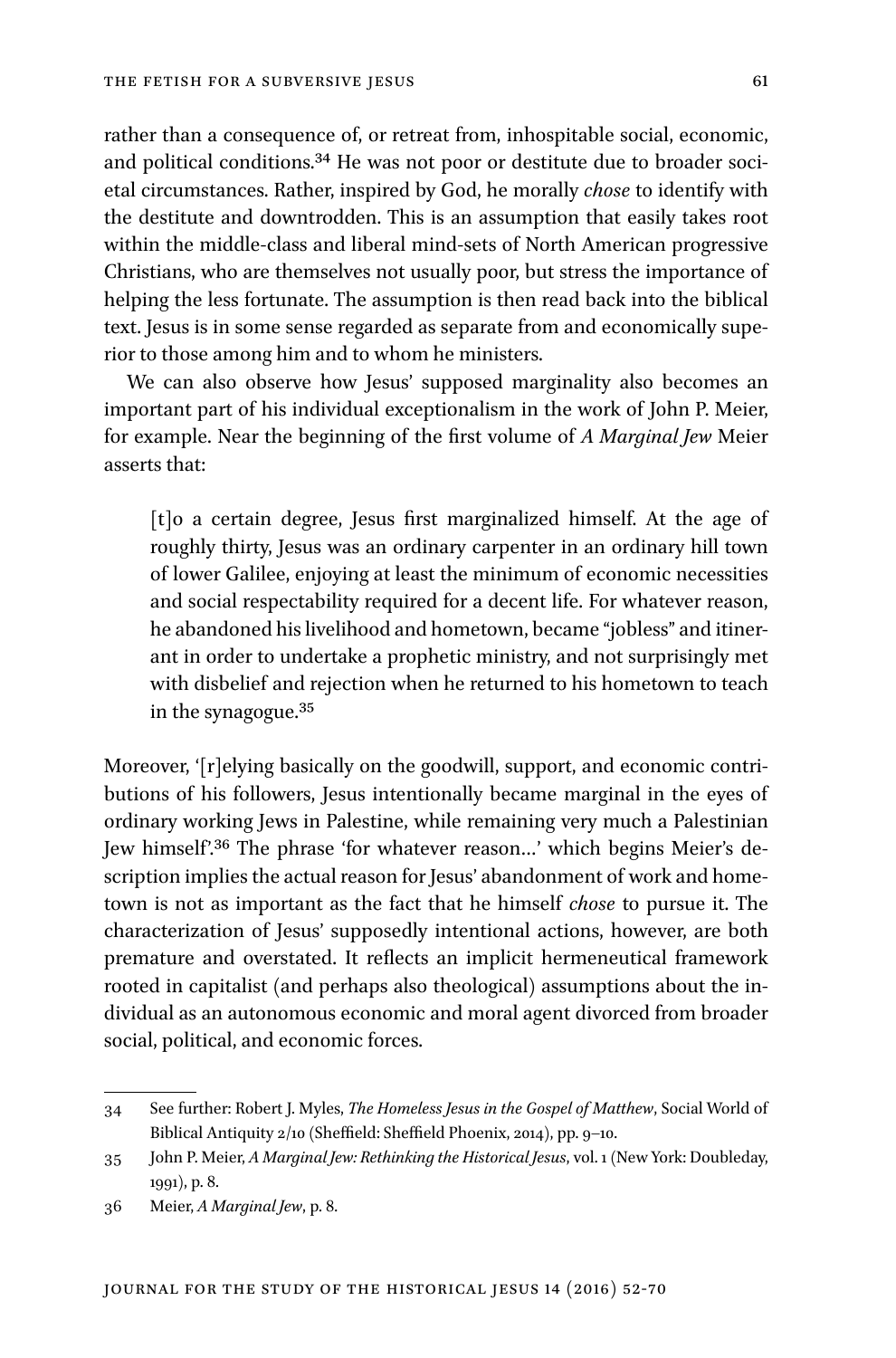So too, the very first pages of Crossan's *The Historical Jesus* present a Jesus who co-opts aspects of poverty culture to progress an ethical programme undergirded by liberal values. The physical description of Jesus is that he 'looks like a beggar, yet his eyes lack the proper cringe, his voice the proper whine, his walk the proper shuffle<sup>'37</sup> Crossan paraphrases Jesus' instructions to his disciples: 'Dress as I do, like a beggar, but do not beg'.<sup>38</sup> So for Crossan, Jesus is like a beggar, but not quite a beggar. While the kingdom Jesus proclaims is for the poor and destitute, Jesus only identifies as poor—he is effectively pretending. In spite of the extensive space in *The Historical Jesus* devoted to examining the social, political, and economic upheaval of first-century Palestine, of primary concern to Crossan is the symbolic meaning of Jesus' 'lifestyle choice' of poverty. Jesus' class position is reduced to a noble decision to identify with those who have been genuinely displaced and reduced to destitution. But it does not occur to Crossan that Jesus' 'beggar-like-appearance' might also be a by-product of these wider hostile social and economic forces, rather than a deliberate action of solidarity with those directly affected by the political turmoil of a peasant existence.

Crossan's framing of Jesus' poverty as a lifestyle choice partly stems from the desire to situate him and his followers against the background of Greco-Roman Cynics. The philosophical school of thought known as Cynicism had its own anti-society undercurrent and it is easy to see the appeal for those wanting to formulate alternative identities in opposition to a perceived societal mainstream. A fairly potent criticism of the Cynic-Jesus hypothesis, however, is that the Cynics' poverty was again a *chosen* way of life typically adopted by the educated elite, and not one they were necessarily born into, as were peasants.39 Richard Horsley perceives that, in seizing on the Cynic hypothesis, '[l]iberal scholarly interpreters could…relish some of the pithy "countercultural" aphorisms of Jesus, while avoiding…"the hard hitting sayings"…which were safely pushed to the margins as having pertained only to the radical itinerants, and the judgmental prophetic sayings, which were dismissed as secondary.'40

Even Crossan's account of Cynicism betrays this point: being a cynic involved 'practice and not just theory, life-style and not just mind-set in opposition to the cultural heart of Mediterranean civilization, a way of looking and dressing, of eating, living, and relating that announced its contempt for honor

39 Myles, *Homeless Jesus*, p. 9.

<sup>37</sup> Crossan, *The Historical Jesus*, xi.

<sup>38</sup> Crossan, *The Historical Jesus*, xii.

<sup>40</sup> Richard A. Horsley, 'Why Bother with Biblical Studies?' in *Reading the Bible in an Age of Crisis,* ed. Bruce Worthington (Minneapolis: Fortress, 2015), p. 335.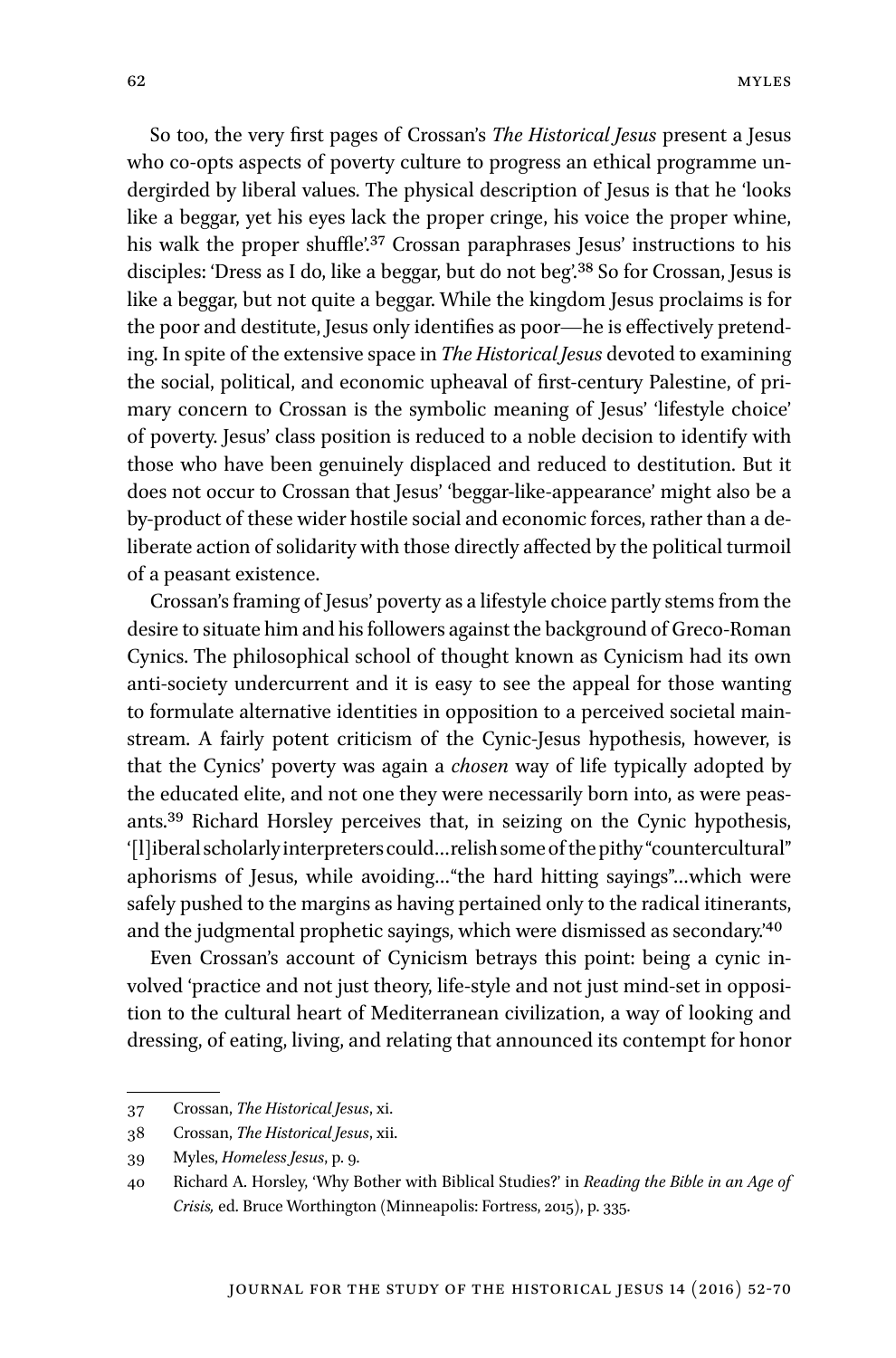and shame, for patronage and clientage'. As he puts it, Cynics 'were hippies in a world of Augustan yuppies'.<sup>41</sup> Crossan, quoting Leif Vaage, repeatedly describes cynicism as a 'way of life': their uniform 'was a cloak, a wallet, a staff. Typically, their life included barefooted itinerancy viz. indigence, sleeping on the ground'. This sounds eerily familiar to a hipster-like Jesus—from a privileged socioeconomic background—co-opting aspects of poverty culture to bolster an alternative consumerist identification towards capital. Indeed, according to Jake Kinzey, '[t]he hipster was born in the era of globalization driven by free-market fanaticism; they represent the socio-economic realities around them.<sup>'42</sup> Crossan's Jesus was birthed at a similar moment; much like the idealized middle-class individual, his alternative Jesus makes isolated economic and moral decisions in a way that corresponds quite neatly to the interpellated consumer of late capitalism.

#### **The Quest for a Doubly-Subversive Jesus**

Jesus held out the true, subversive wisdom, in opposition to the spurious conventional wisdom of his day. At the heart of that subversive wisdom was the call to his followers to take up the cross and follow him, to become his companions in the kingdom-story he was enacting.<sup>43</sup>

Although N.T. Wright went to great lengths to distance himself from Crossan and the Jesus Seminar, even expressing the opinion that Crossan's *The Historical*  Jesus was 'almost entirely wrong',<sup>44</sup> Wright nevertheless intensifies the extent of Jesus' subversiveness in his book *Jesus and the Victory of God*. In fact, Wright consistently heightens the rhetoric to extraordinary levels: his Jesus is described numerous times as 'profoundly subversive',<sup>45</sup> 'doubly subversive',<sup>46</sup> 'thoroughly subversive',47 'deeply subversive',48 'powerfully subver[sive]',49 and

- 43 Wright, *Jesus and the Victory of God*, p. 564.
- 44 Wright, *Jesus and the Victory of God*, p. 44.
- 45 Wright, *Jesus and the Victory of God*, p. 235.
- 46 Wright, *Jesus and the Victory of God*, pp. 466, 594.
- 47 Wright, *Jesus and the Victory of God*, p. 441.
- 48 Wright, *Jesus and the Victory of God*, pp. 278, 369, 565.
- 49 Wright, *Jesus and the Victory of God*, p. 471.

<sup>41</sup> Crossan, *The Historical Jesus*, p. 421.

<sup>42</sup> Jake Kinzey, *The Sacred and the Profane: An Investigation of Hipsters* (London: Zero, 2012), p. 3.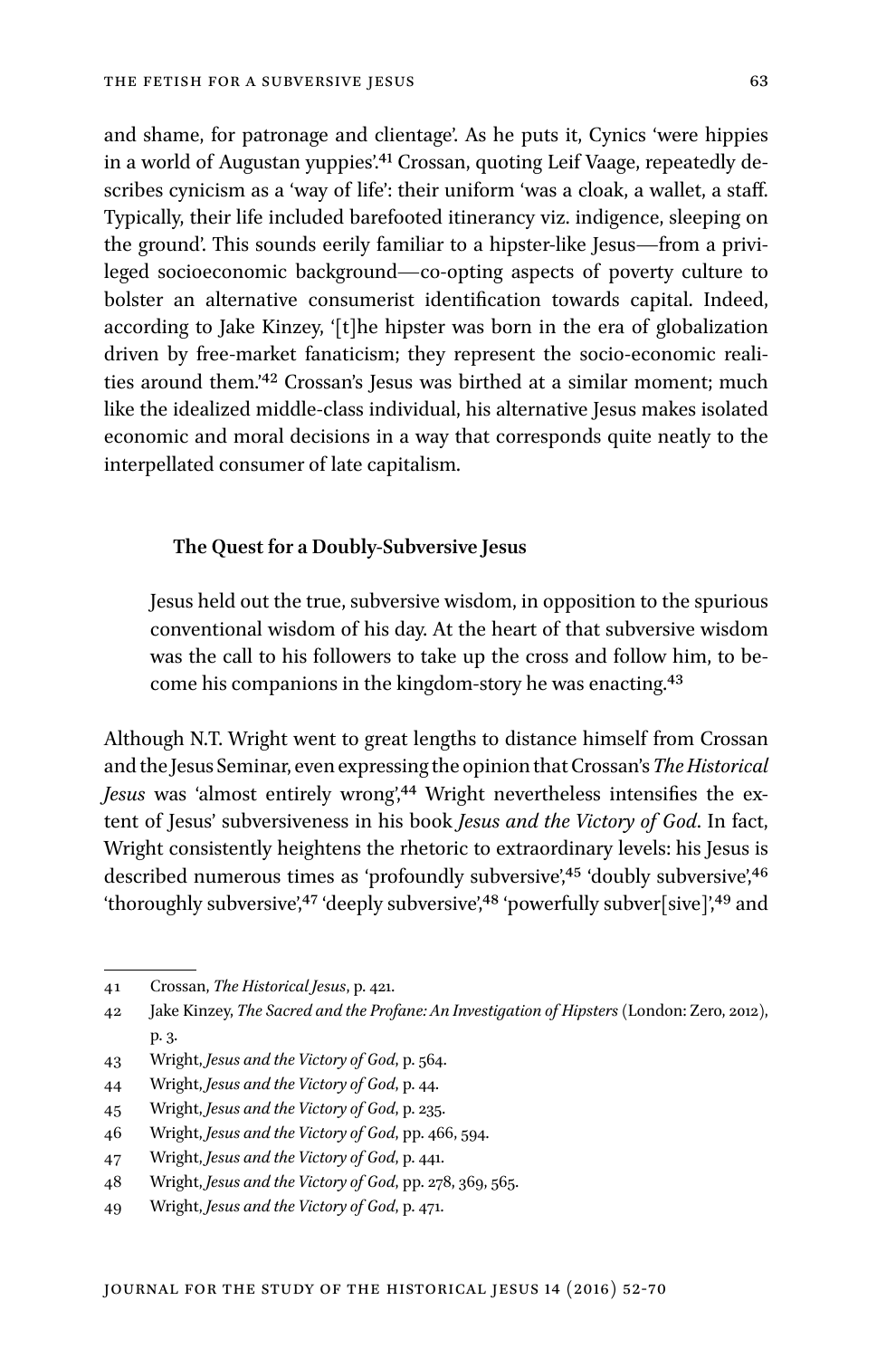even 'multiply subversive'.50 As mentioned above, a fetish represents a kind of totality in a single object; part of the condition of focusing on something so intently, we lose sight of the bigger picture. While it may or may not be the case that Jesus was in some sense acting subversively, it is not difficult to imagine scenarios which could be deemed *more* subversive (for instance, if Jesus had actually made explicit statements about toppling Rome). Even so, Wright repeatedly claims that Jesus was 'as subversive as anything could be' and that 'nothing could have been more subversive than the apocalyptic message of the kingdom which Jesus articulated, and the invitation, welcome, challenge and summons which went along with it.'<sup>51</sup> He continues:

This message subverted, of course, the normal power-structures of the world, the Herods, Pilates and Caiaphases of the day, and the Caesars who stood behind them. This is what all kingdom-announcements did, and do. It also subverted the kingdom-announcements of other alternative would-be prophets and messiahs.<sup>52</sup>

To be sure, even when Wright's Jesus acts in ways that on the surface appear unsubversive, Wright continues to underscore subversion as a potential secondary feature. For example, he contends 'Jesus intended his "mighty works" of healing to be understood symbolically as a fulfilment of…expectation. They were not simply socially or religiously subversive, though clearly they were that as well.'53 Wright's determination to frame almost every aspect of Jesus' life and mission as subversive, however, leads him down the path of a number of ideological conundrums, as we shall see below.

A theme around which subversion is prominent within *Jesus and the Victory of God* is that of Jesus' relationship towards Judaism. For Wright, Jesus is subversive both because he is Jewish but also because he supposedly subverts Jewish expectations. For instance, Wright suggests that 'Jesus made a regular practice of retelling the story of Israel in such a way as to subvert other tellings'. This subversive practice was nonetheless a 'characteristically Jewish activity'.54 James G. Crossley has pointed out that scholarly rhetoric

<sup>50</sup> Wright, *Jesus and the Victory of God*, p. 596.

<sup>51</sup> By contrast, in Wright's recent two-volume work on Paul, Paul is described as 'sometimes subversive' and he merely engages in 'implicit subversion' of Caesar and Rome. See: N.T. Wright, *Paul and the Faithfulness of God*, Christian Origins and the Question of God 4 (Minneapolis: Fortress, 2013), pp. 909, 2260.

<sup>52</sup> Wright, *Jesus and the Victory of God*, p. 316.

<sup>53</sup> Wright, *Jesus and the Victory of God*, p. 429.

<sup>54</sup> Wright, *Jesus and the Victory of God*, p. 201.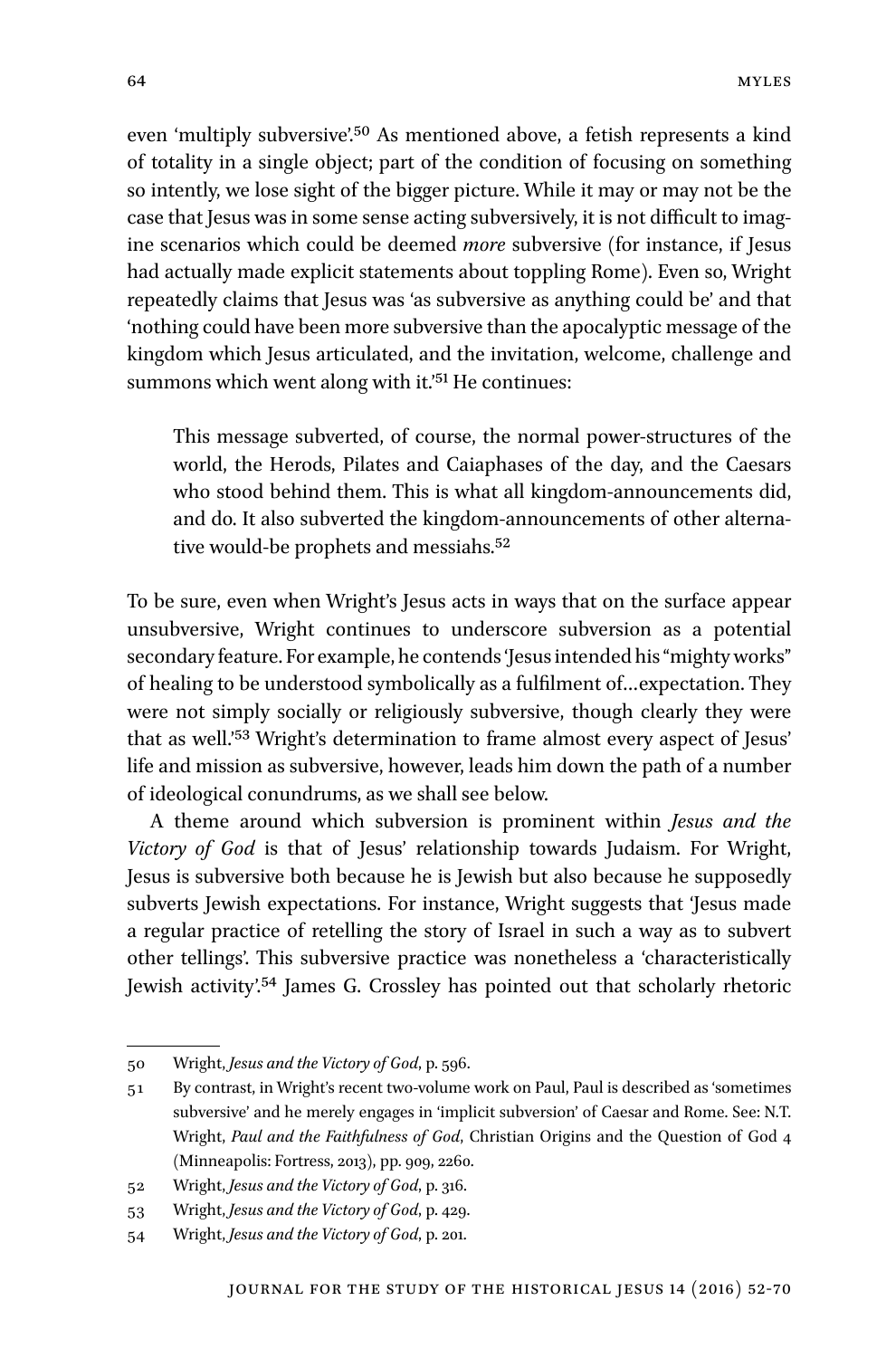around the construction of Jesus' Jewish identity subtly maintains the older myth of Christian superiority over against Judaism. As he observes, 'Jesus is frequently seen to be "Jewish" or "very Jewish" but noticeably *different from* his Jewish context… [and] as Wright put it about his own reconstruction: "a very Jewish Jesus who was nevertheless opposed to some high-profile features of first-century Judaism."'55 We can also discern that Wright's attempt to make Jesus' Jewishness 'doubly' subversive essentially fails in that his subversive actions and speech are, according to Wright's own description, already accounted for and contained within the Jewish cultural framework out of which he operates.

Elsewhere, Wright associates Jesus' so-called subversion of 'Israel's story' with the emotively-charged terms 'dangerous' and 'revolutionary'.56 But a violent Jesus who brings not peace to the Earth, but a sword (Mt. 10.34) is obviously *not* the good-natured Christian Jesus Wright has in mind. And so, Wright tempers the extent to which his Jesus is politically radical. Fernando Bermejo-Rubio has noted that even among scholars who label Jesus a 'revolutionary', 'most deny that he was involved in some kind of subversive armed activity.'57 The same holds true for Wright. And yet, he still asserts that while Jesus is not 'militantly revolutionary' he is '"doubly subversive" nonetheless'. He elaborates:

I have argued throughout that Jesus did not expect, or proclaim, the end of the space-time universe. Nor did he take the normal option of the military revolutionary. Nor, I have suggested, did he envisage the rebuilding of the Temple, whether by humans or by supernatural agency. Rather, he announced the end of the present evil age; the real, doubly subversive, revolution; and the reconstruction of the people of yhwh on a basis that would leave no future role for the Temple.58

It appears that precisely because Jesus eludes the supposedly 'conventional' revolutionary option of taking up arms, this somehow makes him even more ('doubly') subversive and radical.59

<sup>55</sup> James G. Crossley, 'A "Very Jewish" Jesus: Perpetuating the Myth of Superiority,' *jshj* 11 (2013): p. 116.

<sup>56</sup> Wright, *Jesus and the Victory of God*, p. 229.

<sup>57</sup> Fernando Bermejo-Rubio, 'Jesus and the Anti-Roman Resistance,' *jshj* 12, no. 1–2 (2014): p. 4.

<sup>58</sup> Wright, *Jesus and the Victory of God*, p. 594.

<sup>59</sup> The title of Wright's forthcoming book, *The Day the Revolution Began: Reconsidering the Meaning of Jesus' Crucifixion* (HarperCollins), continues to utilize politically-laden vocabulary emptied of its substantive content.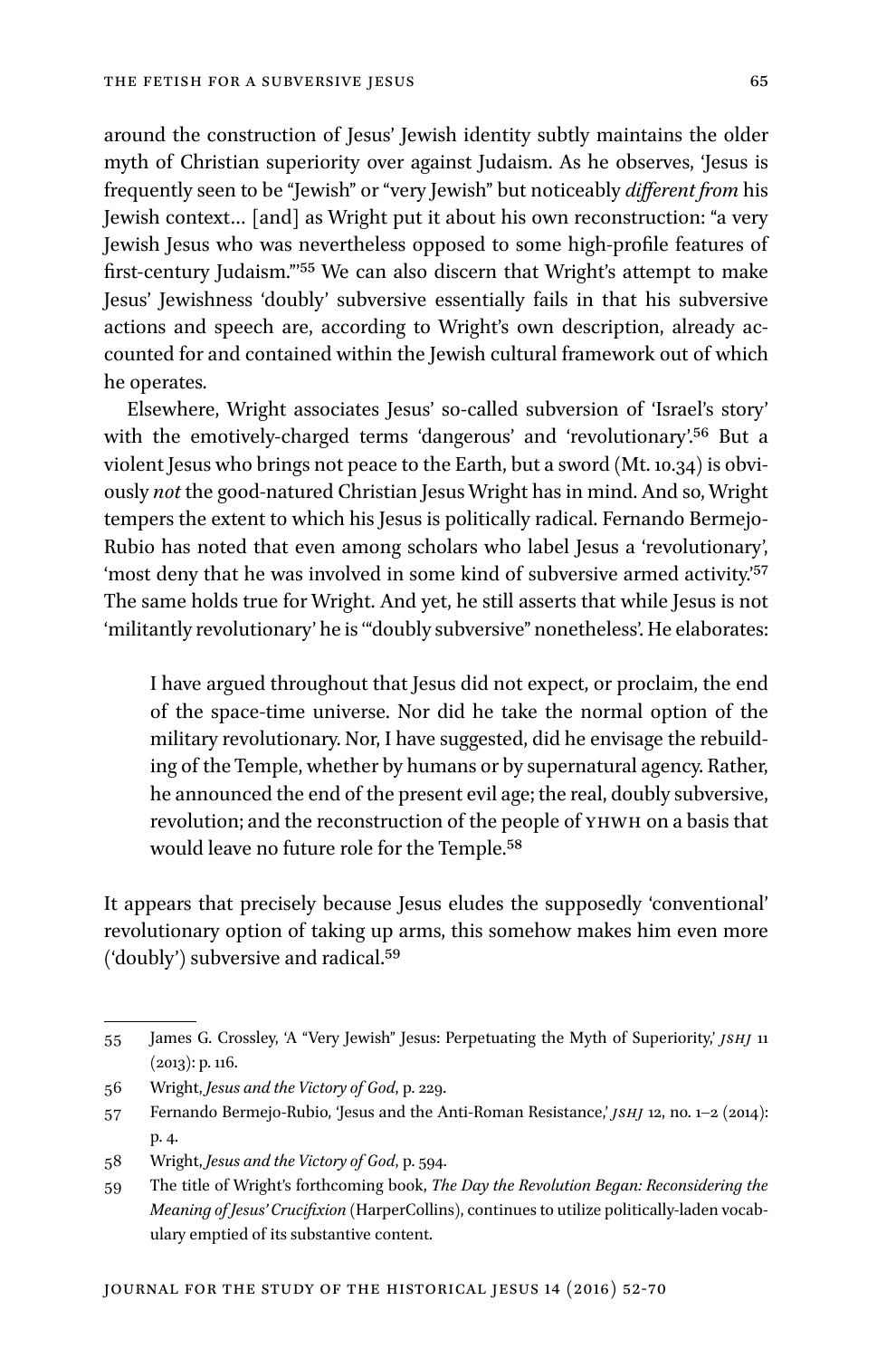What primarily matters for Wright's Jesus, it would seem, is the symbolic and internal revolution of the individual believer. The gospel Jesus proclaims is subversive because it promises to reconstruct the people of God on a basis that leaves no future role for the institution of the Temple.60 Wright notes that although Jesus' kingdom-announcement did manage to subvert 'the blasphemous claims of Caesar, and the compromises of the present Temple hierarchy', he 'was not engaged in subversion against Rome, with world domination in view'.61 This statement might strike the cautious reader as somewhat disingenuous given the totalitarian project envisioned by, for example, the Great Commission in Mt. 28.20, which, among other texts, laid foundations for Christian imperialism.62 In fact, in his recent work on Paul, Wright even suggests that '[w]hen Paul said that Jesus was now in charge, he meant something much more dangerous and subversive. He meant, in some sense or other, that Caesar was not the world's ultimate ruler.<sup>'63</sup> One is left to wonder: is theocratic world domination not precisely what Wright's Jesus has in mind?

## **The Free-Market Fetish for a Subversive Jesus**

[W]hether his [Crossan's] Jesus is Reagan-critical, or comfortably late capitalist, is worth debating.64

Marxist critics often contend that a 'purely cultural subversion may be less politically subversive as it is an isolated occurrence or does not affect underlying economic hierarchies and distinctions.'65 It is in this sense that gestural subversion is built into the very ideological fabric of late capitalist culture. Eagleton, for instance, observes that 'a lot of postmodernism is politically oppositional but economically complicit.'66 Political opposition is already contained and subsumed within the limits of commodity culture. As noted

<sup>60</sup> Although speculative, we might detect echoes here to the neoliberal reconstitution of society as a community of individuals in which the more centralized welfare-state of Keynesian economics is similarly banished to the periphery.

<sup>61</sup> Wright, *Jesus and the Victory of God*, p. 459.

<sup>62</sup> See, for example, the discussion of the 'Dictatorship of God' in: Crossley, *Jesus and the Chaos of History,* pp. 64–95.

<sup>63</sup> Wright, *Paul and the Faithfulness of God*, p. 1590.

<sup>64</sup> Clive Marsh, 'Quests of the Historical Jesus in New Historicist Perspective,' *Biblical Interpretation* 5, no. 4 (1997): p. 413.

<sup>65</sup> Grindon, 'Subversion,' p. 868.

<sup>66</sup> Eagleton, *The Illusions of Postmodernism*, p. 132.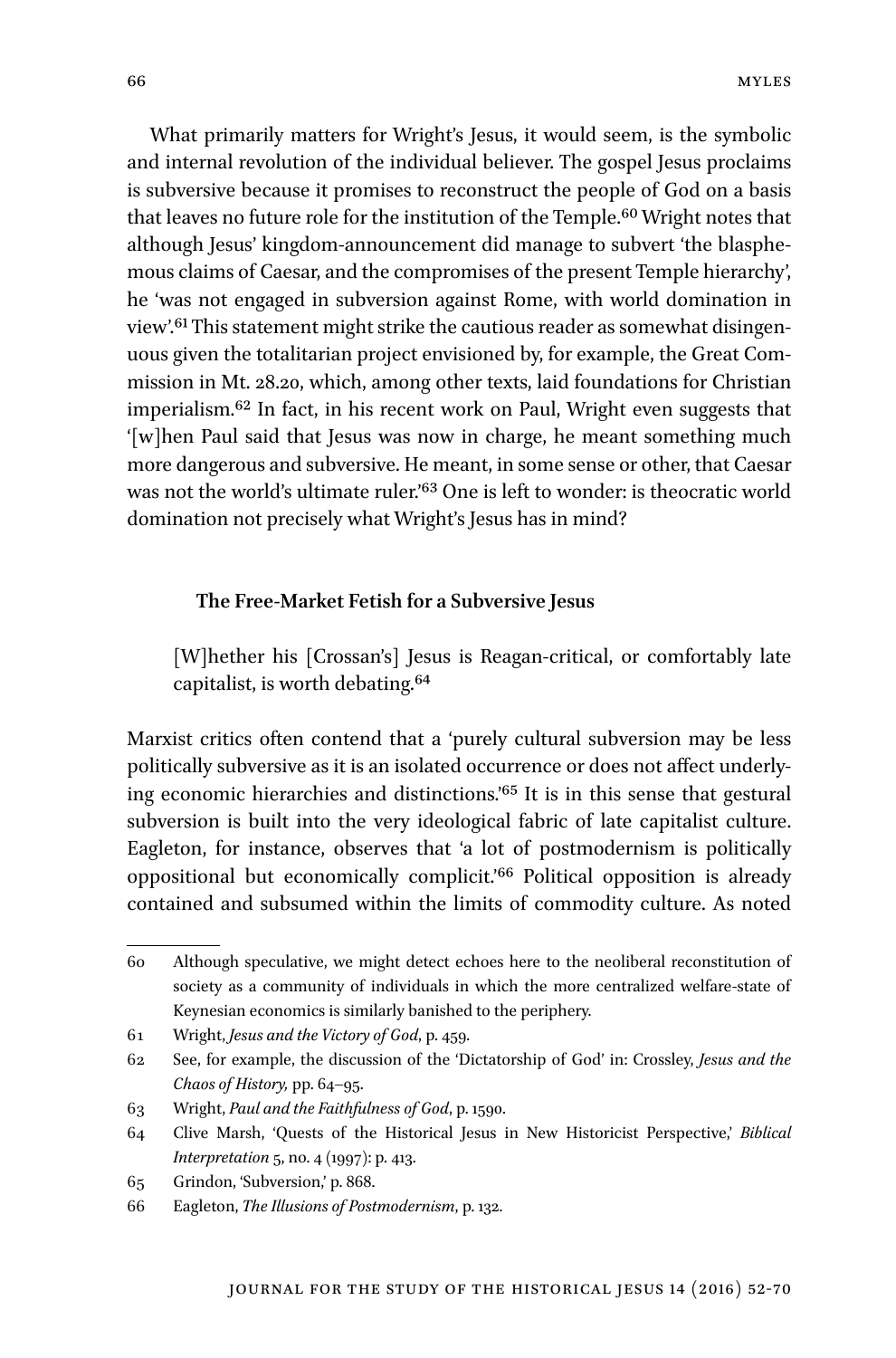above, subversion within academic discourse is itself implicated in a form of containment. This is because 'as it takes place within the university system it moves the language and debate of refusal, subversion and critique away from actual political struggles…[and into]…the plane of a meticulous but disengaged academic discussion.'67

This article has been concerned with the broader political context surrounding the quest for a subversive historical Jesus. Despite an increase in the rhetoric of subversion, neither the 'doubly subversive' Jesus of Wright, nor the subversive liberal-hipster Jesus of Crossan, are politically radical—in fact, they obfuscate ideologies to do with class and political radicalism. These subversive Jesuses can be mapped as superficial points of resistance already contained within a broader totalizing yet implicit hermeneutical framework of late capitalist ideology. The fact these historical reconstructions are especially marketable among particular audiences is in large part due to their presumed contemporary relevance. As Crossley maintains, each historical reconstruction itself represents a mass marketable image—and historical Jesus scholars really do sell books to liberal and conservative audiences.<sup>68</sup> The fetish for a subversive Jesus bears witness to the hunger of a free-market system yearning for more and more markets abetted by the perpetual neoliberal drive for anything new.

Crossan's Jesus is popular among progressive Christians precisely because he transgresses some of the central, conventional aspects of American daily life (Evangelical Christianity, for instance) while simultaneously occupying the space of mainstream liberal culture, thereby legitimating certain social institutions that naturalize bourgeois identity. Part of the appeal of Crossan's Jesus is that he might very well promote subversive cultural ideas, but his Jesus also conveniently obscures the centrality of class antagonism by *choosing* to identify with the poor. Similarly, a complication for Wright is that, like Crossan, his subversive Jesus is eerily compatible with his primary market, in his case, Evangelical Christians mildly threatened by the influx of liberal and secular culture in contemporary Western society. Wright's Jesus is, it would appear, subversive in a reactionary way that disrupts the dominant culture by challenging the 'spurious conventional wisdom' of a perceived secular and/or liberal hegemony (expressed, for instance, through Evangelical resistance to same-sex relationships, and so on). Neither Crossan nor Wright's Jesuses actually incite violent insurrection against the political establishment, however.

<sup>67</sup> Grindon, 'Subversion,' p. 869.

<sup>68</sup> Crossley, *Jesus in an Age of Neoliberalism*, pp. 85–98. See also: Marsh, 'Quests of the Historical Jesus in New Historicist Perspective,' pp. 422–426.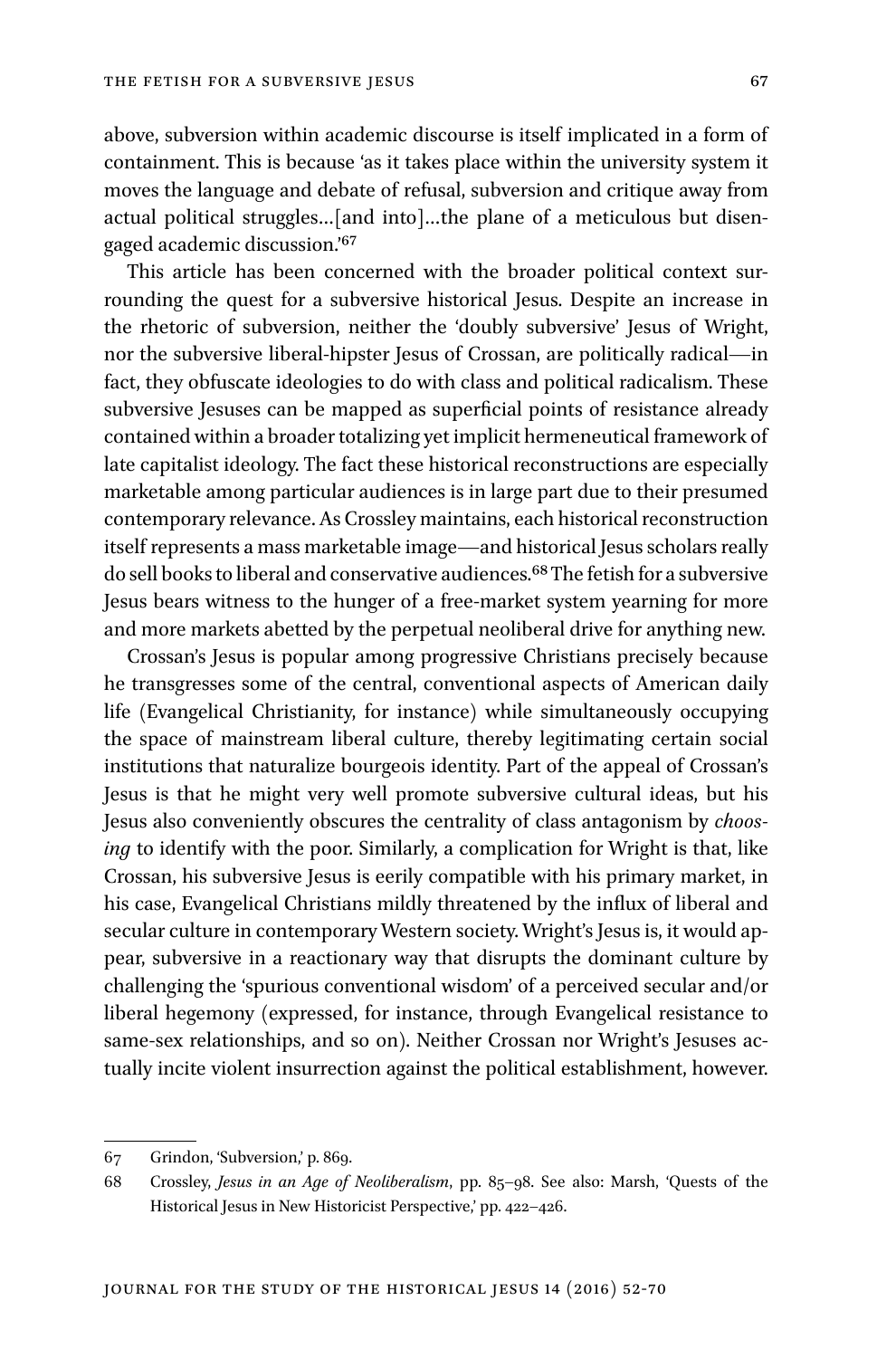Rather, revolution is merely contained to the individual lifestyle and morality of the believer and his or her community.

Of course, Crossan and Wright are just the tip of the iceberg of a much larger fetish for subversion in both the neoliberal lives of Jesus and New Testament studies more generally. So long as the gestural aesthetic of subversion remains popular, and Jesus scholarship remains a profitable niche for academic publishers, the rhetorical quest for a subversive Jesus will likely continue. Given the constraints of the free-market, the pervasive influence of neoliberal rationality, and the dominance of Anglo-American voices in shaping academic Jesus research, however, even the subversive Jesus cannot quite break through the iron-clad chains of Capitalist Realism. For that we would need an actual revolution.

### **References**

- Bermejo-Rubio, Fernando. 'Jesus and the Anti-Roman Resistance.' *jshj* 12, no. 1–2  $(2014)$ : pp. 1-105.
- Bhabha, Homi K. *The Location of Culture*. London: Routledge, 1994.
- Brown, Wendy. *Undoing the Demos: Neoliberalism's Stealth Revolution*. Cambridge: mit Press, 2015.
- Burns, David. *The Life and Death of the Radical Historical Jesus*. Oxford: oup, 2013.
- Butler, Judith. *Gender Trouble: Feminism and the Subversion of Identity*. New York: Routledge, 1990.
- 'Chavez Promises a Socialist Venezuela as He Starts New 6-Year Term.' *usa Today*, October 10, 2007. [http://usatoday30.usatoday.com/news/world/2007-01-10-chavez](http://usatoday30.usatoday.com/news/world/2007-01-10-chavez-venezuela_x.htm) [-venezuela\\_x.htm](http://usatoday30.usatoday.com/news/world/2007-01-10-chavez-venezuela_x.htm).
- Corley, Kathleen E. *Women and the Historical Jesus: Feminist Myths of Christian Origins*. Santa Rosa: Polebridge, 2002.
- Crossan, John Dominic. *In Parables: The Challenge of the Historical Jesus*. Sonoma: Polebridge, 1973.
	- ———. *In Fragments: The Aphorisms of Jesus*. San Francisco: Harper & Row, 1983.
	- ———. *The Historical Jesus: The Life of a Mediterranean Jewish Peasant*. San Francisco: Harper, 1991.
		- ———. *Jesus: A Revolutionary Biography*. San Francisco: Harper, 1994.
- Crossley, James G. *Jesus in an Age of Neoliberalism: Quests, Scholarship and Ideology*. BibleWorld. Durham: Acumen, 2012.

———. 'A "Very Jewish" Jesus: Perpetuating the Myth of Superiority.' *jshj* 11 (2013): pp. 109–29.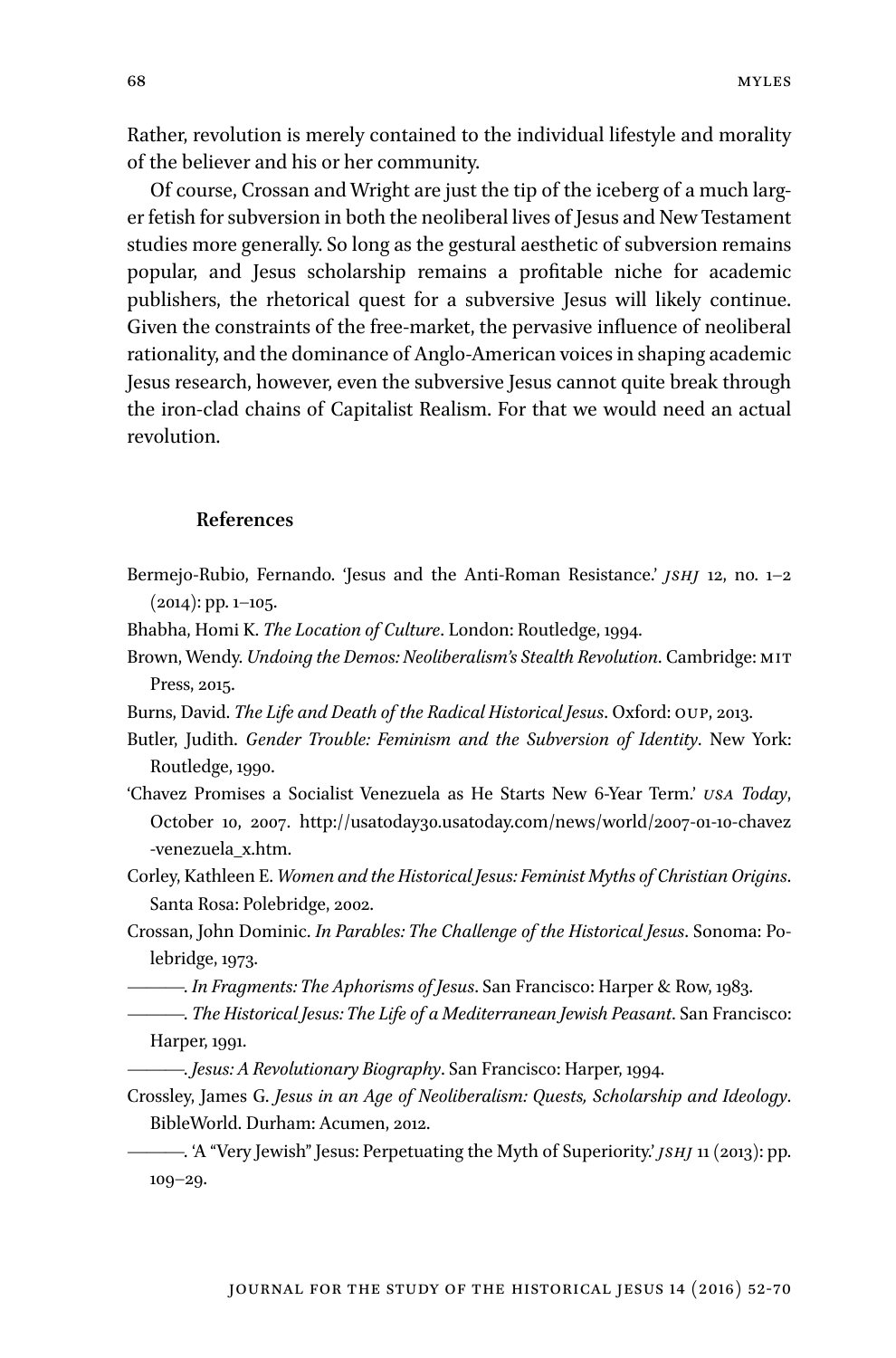- ———. *Jesus and the Chaos of History: Redirecting the Life of the Historical Jesus*. Oxford: oup, 2015.
- Eagleton, Terry. *The Illusions of Postmodernism*. Malden: Blackwell, 1996.
- Ehrman, D. Bart *Lost Christianities: The Battles for Scripture and the Faiths We Never Knew*. Oxford: oup, 2003.
- Fisher, Mark. *Capitalist Realism: Is There No Alternative?* London: Zero, 2009.
- Grady, Hugh. 'Containment, Subversion—and Postmodernism.' *Textual Practice* 7, no. 1 (1993): pp. 31–49.
- Gramsci, Antonio. *Prison Notebooks*. New York: Columbia University Press, 1992.
- Grindon, Gavin. 'Subversion.' *The Encyclopedia of Literary and Cultural Theory*, edited by Michael Ryan, pp. 867–869, Hoboken: Wiley, 2011.
- Hall, Stuart, ed. *Representation: Cultural Representations and Signifying Practices*. London: Sage, 1997.
- Harvey, David. *A Brief History of Neoliberalism*. Oxford: oup, 2005.
- Horsley, Richard A. 'Why Bother with Biblical Studies?' In *Reading the Bible in an Age of Crisis,* edited by Bruce Worthington, pp. 313–356, Minneapolis: Fortress, 2015.
- King, Rebekka. 'The Author, the Atheist, and the Academic Study of Religion: Bourdieu and the Reception of Biblical Criticism by Progressive Christians.' *Bulletin for the Study of Religion* 41, no. 1 (2012): pp. 14–20.
- Kinzey, Jake. *The Sacred and the Profane: An Investigation of Hipsters*. London: Zero, 2012.
- Martin, Dale. *Sex and the Single Savior: Gender and Sexuality in Biblical Interpretation*. Louisville: WJK, 2006.
- Marsh, Clive. 'Quests of the Historical Jesus in New Historicist Perspective.' *Biblical Interpretation* 5, no. 4 (1997): pp. 403–437.
- Marx, Karl, and Friedrich Engels. *On Religion*. Moscow: Foreign Languages Publishing House, 1957.
- Meier, John P. *A Marginal Jew: Rethinking the Historical Jesus*. Vol. 1. New York: Doubleday, 1991.
- Moore, Stephen D. 'The "Turn to Empire" in Biblical Studies.' *Search* 35, no. 1 (2012): pp. 19–27.
- Moore, Stephen D., and Yvonne Sherwood. *The Invention of the Biblical Scholar: A Critical Manifesto*. Minneapolis: Fortress, 2011.
- Moxnes, Halvor. *Putting Jesus in His Place: A Radical Vision of Household and Kingdom*. Louisville: wjk, 2003.
- Myles, Robert J. *The Homeless Jesus in the Gospel of Matthew*. Social World of Biblical Antiquity 2/10. Sheffield: Sheffield Phoenix, 2014.
	- ———. 'Biblical Literacy and The Simpsons.' In *Rethinking Biblical Literacy*, edited by Katie B. Edwards, pp. 143–62. London: Bloomsbury, 2015.